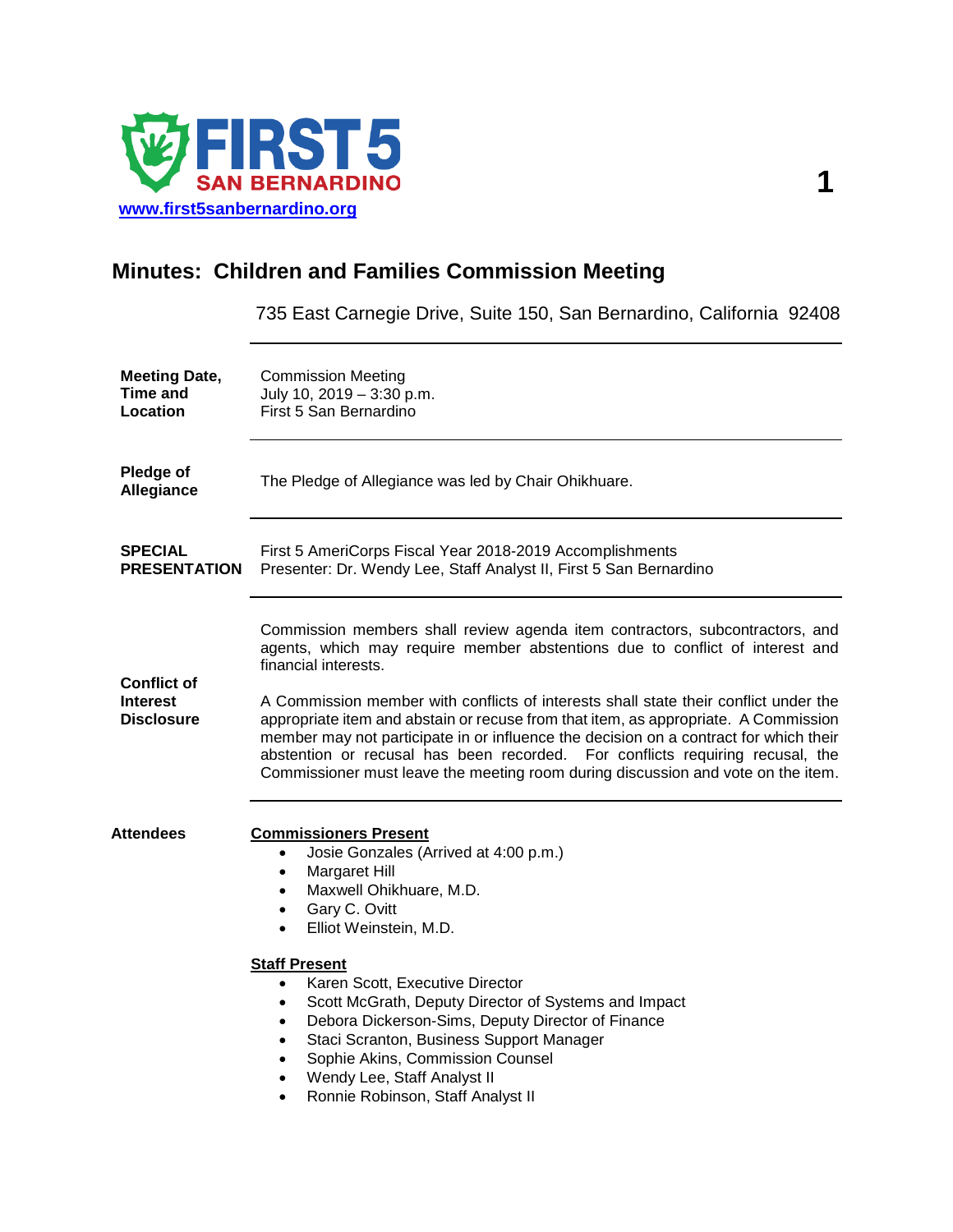**Minutes: Children and Families Commission 07-2019 1 July 10, 2019 Page 2 of 6**

**Changes to the Agenda** Ann Calkins, Executive Assistant, announced the following: No Legislative report today. An update may be provided at the August Commission Meeting. The minutes presented for approval today under Agenda Item 1 are from June 5, 2019, not 2018 as posted. Agenda Item 2 is hereby continued to the August Commission Meeting agenda.

**Report – Executive Director, Karen Scott Moving On** After 7 years of outstanding work as the F5SB Media Specialist, Leslie Fountain has moved on to a new career opportunity with ESRI in the field of communications and media. First 5 staff is in the process of recruiting and hiring a new Media Specialist. Expect to see a new, updated style of the Executive Director's Report. First 5 Marketing Aide, LuCretia Dowdy, will continue to share photos of our events and promotions with our communities and stakeholders via our social media accounts.

## **Swim Fest, Apple Valley**

For the very first time, F5SB, in partnership with Safe Kids of Loma Linda University Children's Hospital, hosted a Swim Fest Water Safety event in the High Desert on June 15th. The event was held in the beautiful city of Apple Valley at the Aquatic Swim Center.

Like its counterpart here in the city of San Bernardino, this event celebrates the swim season while increasing awareness of the importance of water safety for children and their families through education, resource materials and a day of family fun with rock climbing, a water slide and free snow cones.

Regina Witherspoon-Bell, representing Supervisor Lovingood's Office, Michelle Parker of Safe Kids and First 5's LuCretia Dowdy kicked off the event.

The event was filled to capacity with over 200 attendees – nearly half of them under age 5. Families were given free water safety materials including literature on the ABC's of Water Safety and Water Watcher Tags (where they commit and pledge to be a designated non-distracted "water watcher") as young children enjoy the pools.

Drowning is the leading cause of injury/death in children ages 1-4. Young children can drown in as little as an inch or two of water and it can happen quickly and silently. The American Academy of Pediatrics (AAP) reports the highest rate of drowning from 2013 to 2017 was in children aged newborn to 4 years. Most infants drown in bathtubs and buckets whereas the majority of preschool-aged children drown in swimming pools.

F5SB is proud to offer this prevention event in support of our own vision that children are healthy, safe, nurtured, eager to learn and ready to succeed.

## **Complete Count 2020**

The 0-5 age group has been designated as a Hard-to-Count population and the population that stands to benefit the most from a complete census count.

Critical programs for children depend on an accurate census count - programs that provide food, shelter, housing and education. An undercount in 2020 could cost California more than \$3 billion in federally funded programs like Medicaid, Head Start, Section 8 (housing), and the Supplemental Nutrition Assistance Program (food stamps).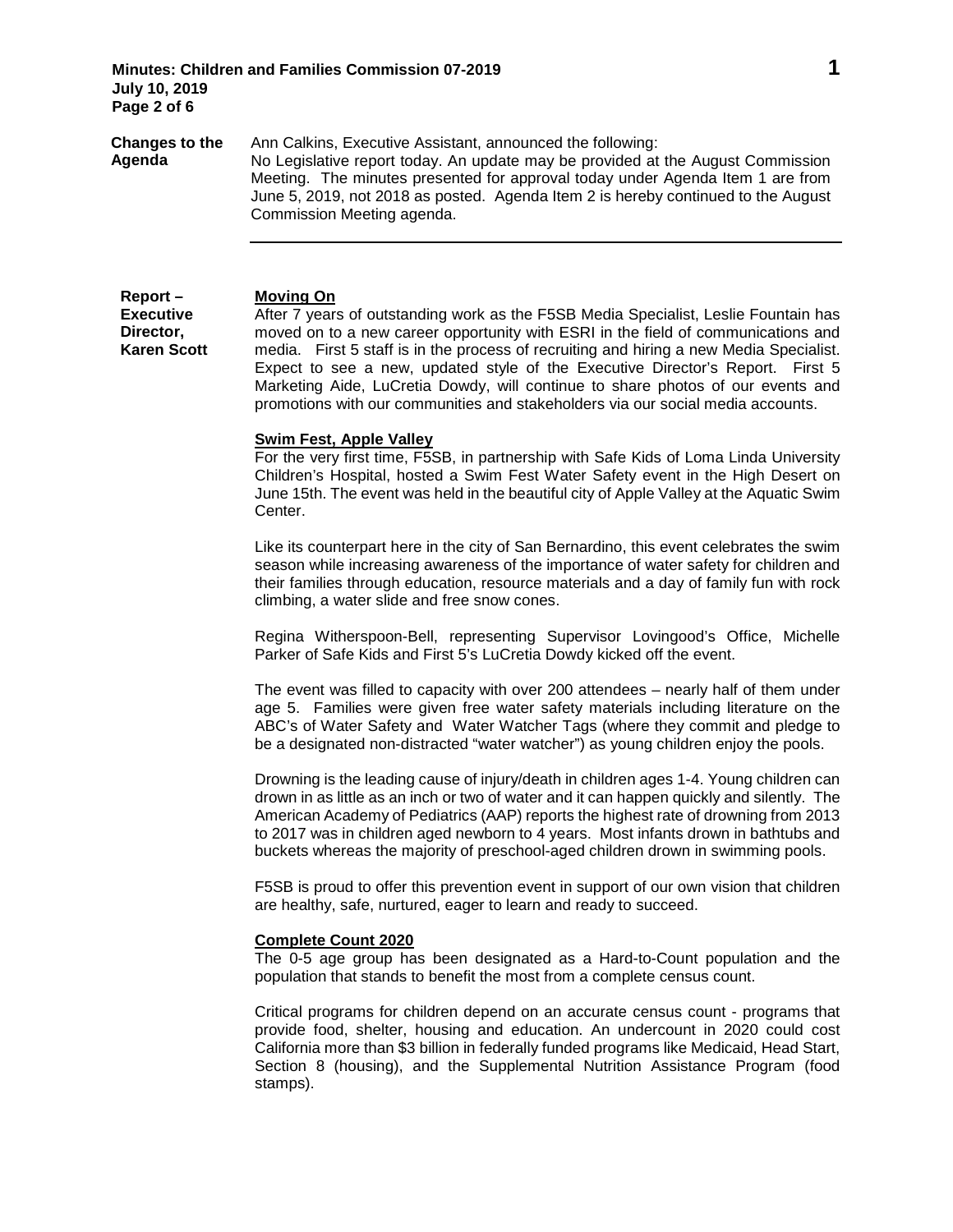The census consistently undercounts children younger than age 5, especially among children of color. In the last census (2010), approximately one million California children under age five were not counted, costing the state billions in federal funding to which it was legally entitled.

F5SB's Cindy Faulkner, Assistant Director, is working here locally with the Funder's Alliance, Community Foundation and more than 30 others including nonprofit organizations, to ensure all children and families receive the representation they deserve. Every child counts, and should be counted.

Motion by Commissioner Ovitt and seconded by Commissioner Weinstein to approve the Consent Item.

**Consent**

With Commissioners Gonzales and Thomas absent and without further comment or objection, motion carried by unanimous vote.

| Approve Minutes of June 5, 2019 Commission Meeting.<br>1<br>(Presenter: Ann M. Calkins, Executive Assistant 252-4252)<br>A. Ratify the approval (by the Board of Supervisors) of the employment contracts<br>between the County of San Bernardino and Children and Families Commission<br>with the following individuals, effective July 21, 2019 through July 20, 2022:<br>Cindy Faulkner as Assistant Director, for the total annual cost of \$179,958<br>a.<br>(\$115,195 Salary, \$64,763 Benefits).<br>b. Debora Dickerson-Sims as Chief Financial Officer, for the total annual cost of<br>\$164,279 (\$104,713 Salary, \$59,566 Benefits).<br>c. Ronald S. McGrath as Deputy Director of Systems and Impact, for the total<br>annual cost of \$133,692 (\$84,344 Salary, \$49,348 Benefits).<br>d. Stacy Scranton as Business Support Manager, for the total annual cost of<br>$\overline{2}$<br>\$75,972 (\$51,667 Salary, \$24,305 Benefits).<br>B. Authorize the Assistant Executive Officer of Human Services to execute<br>amendments to extend the term of the contracts for a maximum of three<br>successive one-year periods on behalf of the County, subject to County Counsel<br>review.<br>C. Direct the Assistant Executive Officer of Human Services to transmit all documents<br>in relation to contract amendments to the Clerk of the Board of Supervisors within<br>30 days of execution.<br>(Presenter: Karen E. Scott, Executive Director, 252-4252) |
|--------------------------------------------------------------------------------------------------------------------------------------------------------------------------------------------------------------------------------------------------------------------------------------------------------------------------------------------------------------------------------------------------------------------------------------------------------------------------------------------------------------------------------------------------------------------------------------------------------------------------------------------------------------------------------------------------------------------------------------------------------------------------------------------------------------------------------------------------------------------------------------------------------------------------------------------------------------------------------------------------------------------------------------------------------------------------------------------------------------------------------------------------------------------------------------------------------------------------------------------------------------------------------------------------------------------------------------------------------------------------------------------------------------------------------------------------------------------------------|
|                                                                                                                                                                                                                                                                                                                                                                                                                                                                                                                                                                                                                                                                                                                                                                                                                                                                                                                                                                                                                                                                                                                                                                                                                                                                                                                                                                                                                                                                                |
|                                                                                                                                                                                                                                                                                                                                                                                                                                                                                                                                                                                                                                                                                                                                                                                                                                                                                                                                                                                                                                                                                                                                                                                                                                                                                                                                                                                                                                                                                |
| <b>ITEM CONTINUED TO AUGUST COMMISSION MEETING</b>                                                                                                                                                                                                                                                                                                                                                                                                                                                                                                                                                                                                                                                                                                                                                                                                                                                                                                                                                                                                                                                                                                                                                                                                                                                                                                                                                                                                                             |

| Item No. | <b>DISCUSSION</b>                                                                                                                                                                                                                                                                                                                                                                                                                                    |
|----------|------------------------------------------------------------------------------------------------------------------------------------------------------------------------------------------------------------------------------------------------------------------------------------------------------------------------------------------------------------------------------------------------------------------------------------------------------|
| 3        | Approve Amendment A2 for Contract HW056 with the County of San Bernardino<br>Arrowhead Regional Medical Center for the Breathmobile program for Fiscal Year<br>2019-2020 in the amount of \$222,038, resulting in a cumulative total of \$666,114 for<br>Fiscal Years 2017-2020, for asthma early screening and intervention services for<br>children ages 0 through 5.<br>(Presenter: Scott McGrath, Deputy Director, Systems and Impact, 252-4259) |
|          | <b>Discussion</b><br>Chair Ohikhuare asked: why is the care coordination different with asthma? Mr.<br>McGrath answered that this is a proactive preventative program. It's not something                                                                                                                                                                                                                                                            |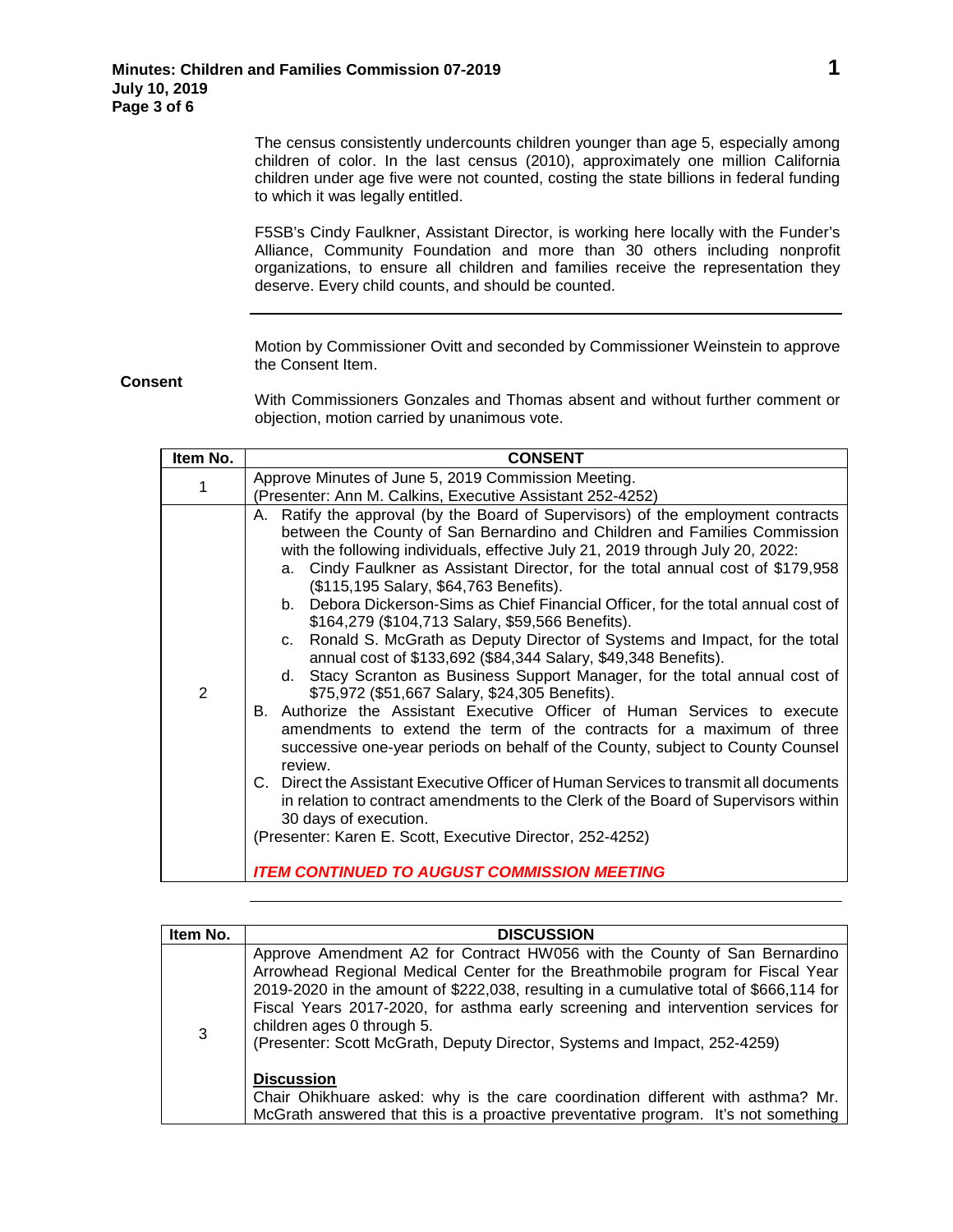|                | that's instituted as a result of an emergency. Asthma is managed proactively before<br>the child needs to visit an emergency room. The Breathmobile is the bridge helping<br>to coordinate this care. Chair Ohikhuare asked if the Breathmobile is visiting some of<br>the hard to reach areas such as Trona. John Cadavona from the Arrowhead Regional<br>Medical center (ARMC) came to the podium to answer the question. Mr. Cadavona<br>stated the visits are Countywide and Trona is one of their stops. Mr. Cadavona<br>mentioned that the children do visit their primary care physicians and what the<br>Breathmobile staff do is try and build upon those visits with further prevention<br>education for the families (such as learning how to control triggers and how to treat<br>flare-ups with medication).                                                                                                                                                                                                                                                                                                                                       |
|----------------|-----------------------------------------------------------------------------------------------------------------------------------------------------------------------------------------------------------------------------------------------------------------------------------------------------------------------------------------------------------------------------------------------------------------------------------------------------------------------------------------------------------------------------------------------------------------------------------------------------------------------------------------------------------------------------------------------------------------------------------------------------------------------------------------------------------------------------------------------------------------------------------------------------------------------------------------------------------------------------------------------------------------------------------------------------------------------------------------------------------------------------------------------------------------|
|                | Vice Chair Weinstein asked how children are referred to this service. Mr. Cadavona<br>answered via physicians and word of mouth, which is one of the biggest contributors.<br>School district nurses and health aides who notice children at school having asthma-<br>like symptoms also send referrals. Followup question - how do you promote your<br>visits to the school sites? Mr. Cadavona answered ARMC has a partnership with the<br>unified school district and the sites are notified in advance. The challenge is getting<br>the word out to families that this program exists even though it has been around for 10<br>years. Chair Ohikhuare asked if they have reached out to Preschool Services and<br>Head Starts. Mr. Cadavona answered they have reached out to Head Starts. Mr.<br>McGrath added that First 5 has been in talks with ARMC to connect this program to<br>Quality Start sites. The Breathmobile program is registered with 2-1-1 and posts their<br>site visits on the 2-1-1 Facebook account. Commissioner Hill requested a calendar of<br>school site visits. Mr. Cadavona stated he will provide one for the Commissioners. |
|                | Currently, there are two Breathmobile vans in operation. Mr. Cadavona stated ARMC<br>does not yet service the mountain area. Chair Ohikhuare directed Mr. Cadavona to<br>get the word out about the services they offer so that by this time next year not only<br>will the conversation be about volume but rather how ARMC needs more resources<br>due to high demand.                                                                                                                                                                                                                                                                                                                                                                                                                                                                                                                                                                                                                                                                                                                                                                                        |
|                | Mr. McGrath reminded the Commission that the American Lung Association closed<br>their office in San Bernardino which cut off much of the referrals to the Breathmobile.<br>ARMC is actively seeking a better referral source. It was suggested that perhaps<br>Preschool Services could help. Commissioner Ovitt suggested notifying the Board of<br>Supervisor members as to this effort. He also mentioned school districts use a robo-<br>call service to send various announcements to parents and guardians and a call to<br>parents regarding asthma services utilizing the robo-call service is something to<br>consider.                                                                                                                                                                                                                                                                                                                                                                                                                                                                                                                               |
|                | <b>Public Comment</b><br>None                                                                                                                                                                                                                                                                                                                                                                                                                                                                                                                                                                                                                                                                                                                                                                                                                                                                                                                                                                                                                                                                                                                                   |
|                | Motion made by Commissioner Ovitt and seconded by Commissioner Weinstein to<br>approve Item 3. With Commissioner Gonzales recusing herself from the vote,<br>Commissioner Thomas absent and without further comment or objection, motion<br>carried by unanimous vote.                                                                                                                                                                                                                                                                                                                                                                                                                                                                                                                                                                                                                                                                                                                                                                                                                                                                                          |
| $\overline{4}$ | Approve a letter of intent with Prevent Child Abuse California to participate in the First<br>5 Service Corps program for Fiscal Year 2019-2020 and authorize the Executive<br>Director to execute the letter. Authorize continued funding match not to exceed<br>\$126,635 for Fiscal Year 2019-2020 for six (6) AmeriCorps service member positions<br>to provide school readiness services.<br>(Presenter: Staci Scranton, Business Support Manager, 252-4282)                                                                                                                                                                                                                                                                                                                                                                                                                                                                                                                                                                                                                                                                                               |
|                |                                                                                                                                                                                                                                                                                                                                                                                                                                                                                                                                                                                                                                                                                                                                                                                                                                                                                                                                                                                                                                                                                                                                                                 |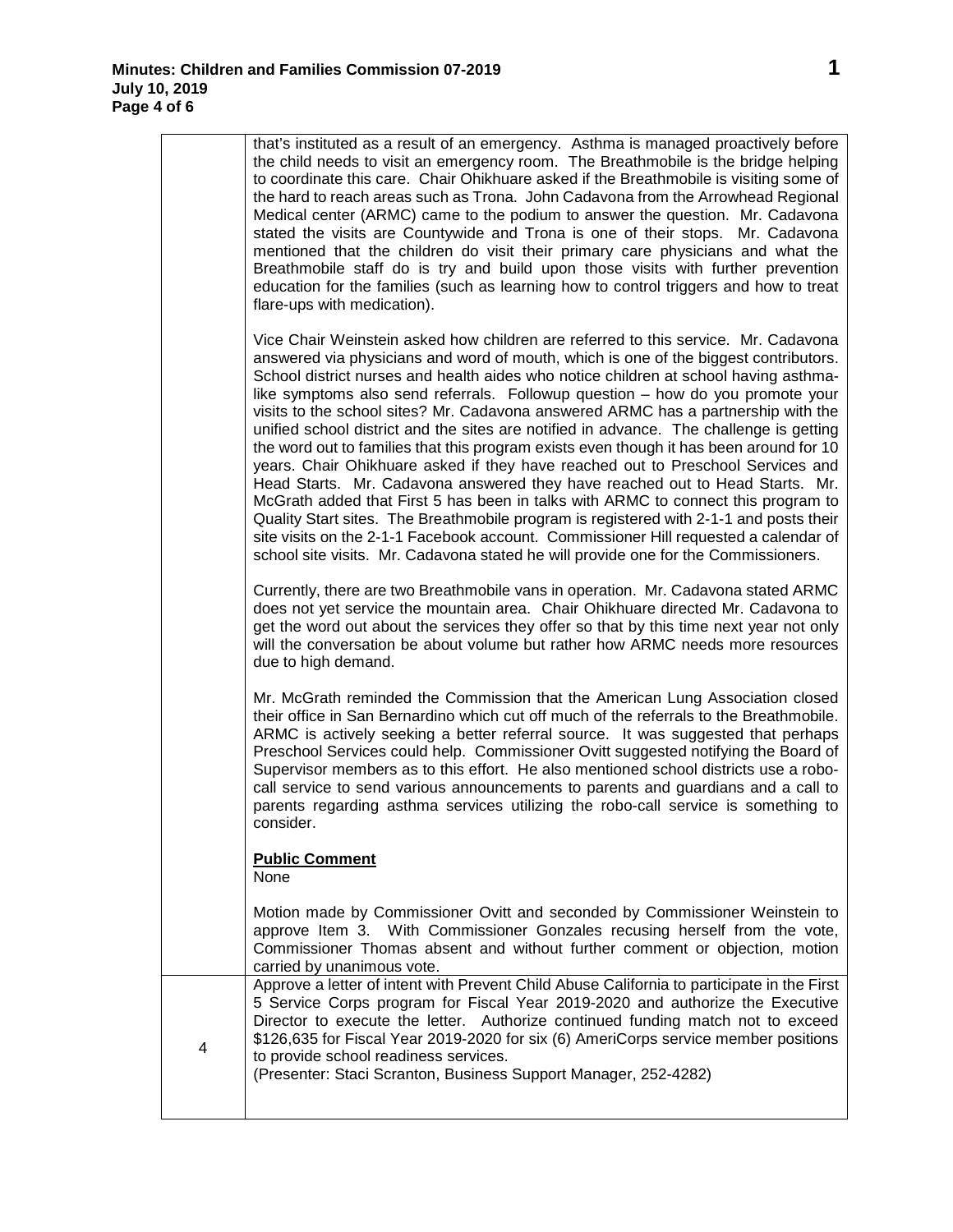|   | <b>Discussion</b><br><b>None</b>                                                                                                                                                                                                                                                                                                                                                                                                                                                                                                                                                                                                                                                                                                                                               |
|---|--------------------------------------------------------------------------------------------------------------------------------------------------------------------------------------------------------------------------------------------------------------------------------------------------------------------------------------------------------------------------------------------------------------------------------------------------------------------------------------------------------------------------------------------------------------------------------------------------------------------------------------------------------------------------------------------------------------------------------------------------------------------------------|
|   | <b>Public Comment</b>                                                                                                                                                                                                                                                                                                                                                                                                                                                                                                                                                                                                                                                                                                                                                          |
|   | <b>None</b><br>Motion made by Commissioner Hill and seconded by Commissioner Gonzales to<br>approve Item 4. With Commissioner Thomas absent and without further comment or<br>objection, motion carried by unanimous vote.<br>Approve Contract EC037 with American Academy of Pediatrics, District IX, Chapter 2                                                                                                                                                                                                                                                                                                                                                                                                                                                               |
|   | in the amount of \$361,775 for Fiscal Year 2019-2020 for the Reach Out and Read San<br>Bernardino Initiative.<br>(Presenter: Staci Scranton, Business Support Manager, 252-4282)                                                                                                                                                                                                                                                                                                                                                                                                                                                                                                                                                                                               |
|   | <b>Discussion</b><br>Commissioner Hill asked how many pediatricians are in San Bernardino County. Dr.<br>Tomas Torices, American Academy of Pediatrics (AAP) Chapter 2 Executive Director,<br>came to the podium to respond. The answer was 130; not all of them are AAP chapter<br>members. Certain events are hosted by the chapter for pediatricians, however, when<br>the event is related to children all pediatricians and family medicine physicians in the<br>area are notified.                                                                                                                                                                                                                                                                                       |
| 5 | Vice Chair Weinstein stated his medical practice is an active participant in the Reach<br>Out and Read program. He mentioned many small medical offices do not participate<br>due to the large up-front cost of \$2500. It is very important that as many medical<br>offices as possible participate because it will benefit the children in the local<br>communities. Dr. Torices stated he is committed to attending site visits every two<br>weeks.                                                                                                                                                                                                                                                                                                                         |
|   | Ms. Scranton stated that part of the contract with AAP and the Reach Out and Read<br>affiliate is that an advisory board be created. The advisory board will look into<br>developing a business plan and a sustainability plan that will address issues such as<br>continued funding in the future. The dollar figure earlier quoted by Dr. Weinstein is a<br>figure based on the size of your practice and part of becoming a site is securing<br>funding. First 5 is not only funding at the current level in this contract, but is also<br>adding \$50,000 to the budget just for books to expand the program now that there will<br>be in place a full-time program coordinator who can travel out to some of those<br>independent physicians and speak about the program. |
|   | <b>Public Comment</b><br>None                                                                                                                                                                                                                                                                                                                                                                                                                                                                                                                                                                                                                                                                                                                                                  |
|   | Motion made by Commissioner Hill and seconded by Commissioner Weinstein to<br>approve Item 5. With Commissioner Thomas absent and without further comment or<br>objection, motion carried by unanimous vote.                                                                                                                                                                                                                                                                                                                                                                                                                                                                                                                                                                   |

| Item No. | <b>INFORMATION</b>       |  |
|----------|--------------------------|--|
|          | Nο<br>untormation items. |  |
|          |                          |  |

**Public Comment** Lizbeth Bayardo, MPH, Director of Programs, Center for Oral Health introduced COH's Interim CEO, Kevin Scott. Mr. Scott stated he would serve until at least the end of August until a new CEO is found.